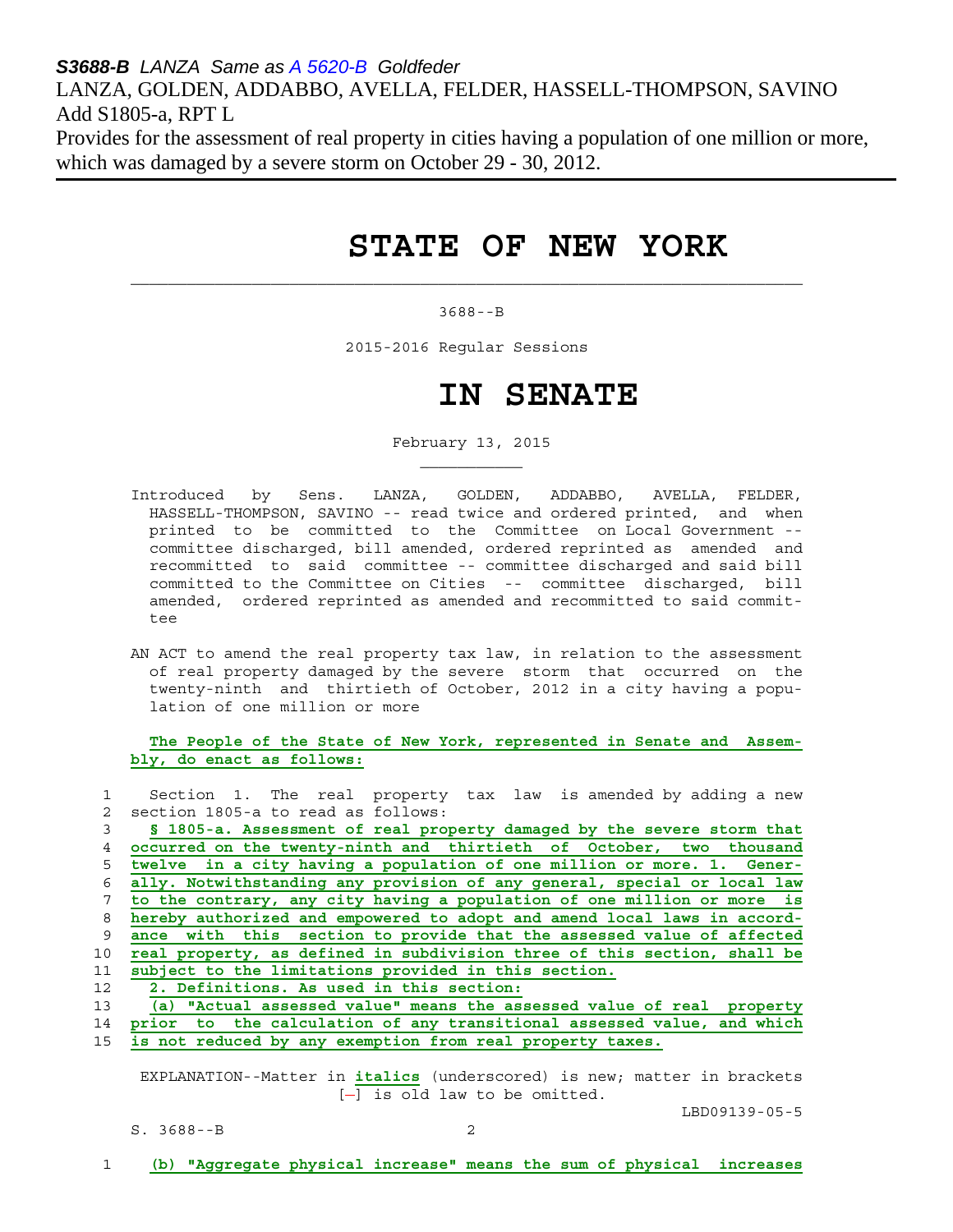| 2              | for assessment rolls completed from two thousand fourteen through two      |
|----------------|----------------------------------------------------------------------------|
| 3              | thousand twenty.                                                           |
| $\overline{4}$ | (c) "Annual tax" means the amount of real property tax that is imposed     |
| 5              | on a property for a fiscal year, determined after reduction for any        |
| 6              | amount from which the property is exempt, or which is abated, pursuant     |
| 7              | to applicable law.                                                         |
| 8              | "Annual tax attributable to improvements" means the annual tax,<br>(d)     |
| 9              | multiplied by a fraction, the numerator of which is<br>equal to<br>the     |
|                |                                                                            |
| 10             | assessed value attributable to improvements on the property for the        |
| 11             | fiscal year, and the denominator of which is the total assessed value of   |
| 12             | the property for such fiscal year.                                         |
| 13             | (e) "Assessed value" means the assessed value of real property that        |
| 14             | was used to determine the annual tax, and which is not reduced by any      |
| 15             | exemption from real property taxes. For real property classified as        |
| 16             | class two or class four real property, as defined in subdivision one of    |
| 17             | section eighteen hundred two of this article to which subdivision three    |
| 18             | of section eighteen hundred five of this article applies, unless other-    |
| 19             | wise provided, the assessed value is the lower of the actual assessed      |
| 20             | value and transitional assessed value.                                     |
| 21             | "Assessed value attributable to improvements" means that portion<br>(f)    |
| 22             | of the assessed value that was used to determine the annual tax attrib-    |
| 23             | utable to improvements, and which is not reduced by any exemption from     |
| 24             | real property taxes.                                                       |
| 25             | (g) "Commissioner of finance" means the commissioner of finance of a       |
| 26             | city having a population of one million or more, or his or her designee.   |
| 27             | (h) "Department of finance" means the department of finance of a city      |
| 28             | having a population of one million or more.                                |
| 29             | (i) "Improvements" means buildings and other articles and structures,      |
| 30             | substructures and superstructures erected upon, under or above the land,   |
| 31             | or affixed thereto, including bridges and wharves and piers and the        |
| 32             | value of the right to collect wharfage, cranage or dockage thereon.        |
|                |                                                                            |
| 33             | (j) "Physical decrease" means the decrease in assessed value from the      |
| 34             | assessed value on the preceding assessment roll as a result of             |
| 35             | destruction of property caused by the severe storm that occurred on<br>the |
| 36             | twenty-ninth and thirtieth of October, two thousand twelve, such           |
| 37             | decrease to which subdivision five of section eighteen hundred five of     |
| 38             | this article applies.                                                      |
| 39             | (k) "Physical increase" means the increase in assessed value from the      |
| 40             | assessed value on the preceding assessment roll as a result of an addi-    |
| 41             | tion to or improvement of existing real property as provided in subdivi-   |
| 42             | sion five of section eighteen hundred five of this article, for the        |
| 43             | purpose of reconstruction or repair in connection with the damage caused   |
| 44             | by the severe storm that occurred on the twenty-ninth and thirtieth of     |
| 45             | October, two thousand twelve, such increase to which subdivision five of   |
| 46             | section eighteen hundred five of this article applies subject to the       |
| 47             | provisions of this section.                                                |
| 48             | (1) "Total square footage of the improvements on the property" means,      |
| 49             | with respect to an assessment roll, the square footage used by the         |
| 50             | department of finance in determining the assessed value attributable to    |
| 51             | improvements on the real property for such assessment roll.                |
| 52             | "Transitional assessed value" is the transition assessment calcu-<br>(m)   |
| 53             | lated pursuant to subdivision three of section eighteen hundred five of    |
| 54             | this article, and which is not reduced by any exemption from real prop-    |
| 55             | erty taxes.                                                                |
|                | $S. 3688--B$<br>3                                                          |
|                |                                                                            |
| 1              | 3. Affected real property. For purposes of this section, "affected         |
| 2              | real property" means any tax lot that contained, on the applicable taxa-   |
| 3              | status date, class one, class two or class four real property as<br>ble    |
| 4              | such class of real property is defined in subdivision one of<br>section    |
|                |                                                                            |

- **eighteen hundred two of this article, as to which:**
- **(a) the department of finance reduced the assessed value attributable to improvements on the property for the assessment roll completed in two**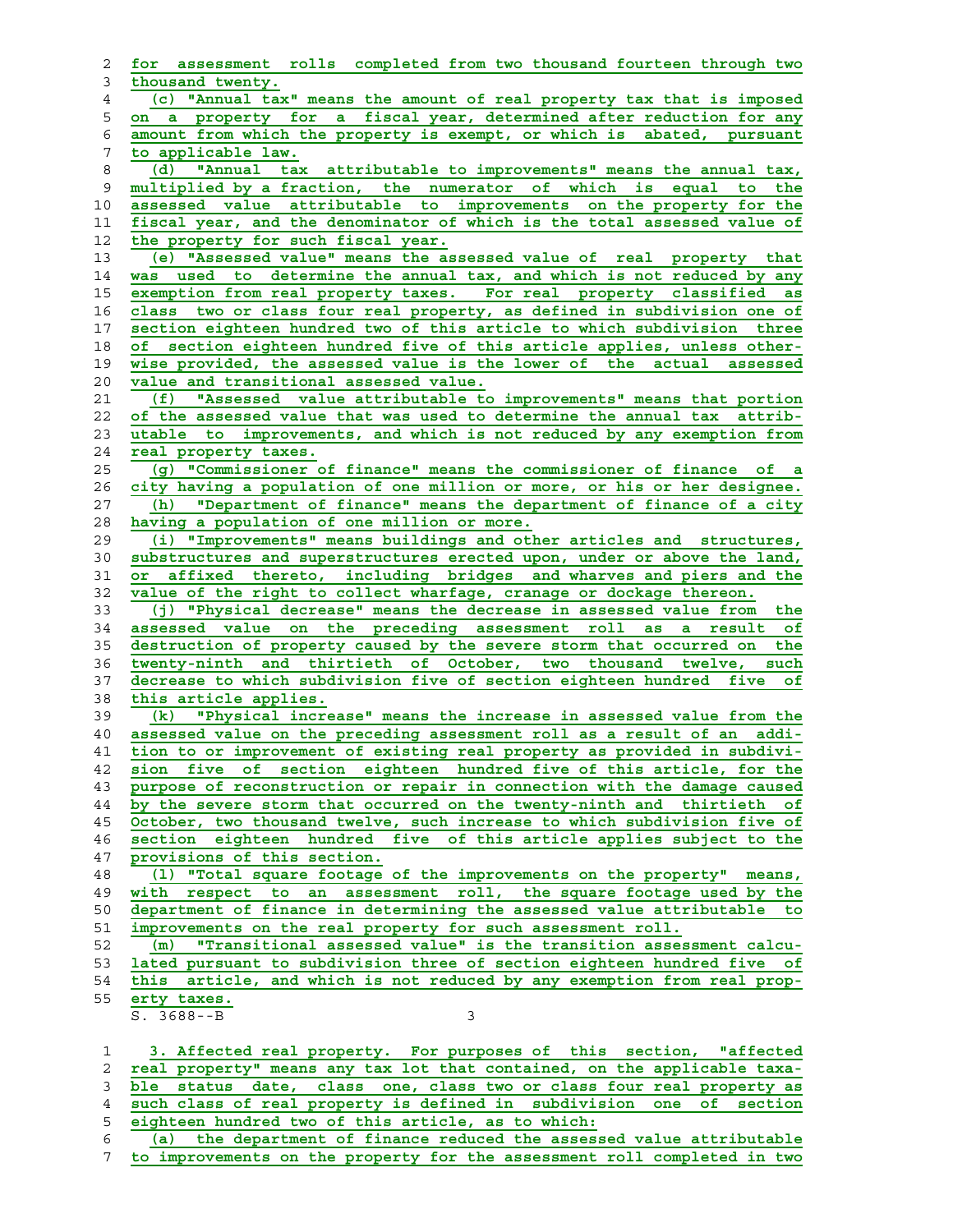**thousand thirteen from the assessed value attributable to improvements on the property for the assessment roll completed in two thousand twelve as a result of damage caused by the severe storm that occurred on the twenty-ninth and thirtieth of October, two thousand twelve; and (b) the department of finance increased the assessed value attribut- able to improvements on the property by means of a physical increase for an assessment roll completed from two thousand fourteen through two thousand twenty. 4. Limitation on increases of assessed value. Notwithstanding subdivi- sion five of section eighteen hundred five of this article and any other provision to the contrary, increases in the assessed value of affected real property shall be limited in the manner specified in this subdivi- sion. (a) Except as provided in paragraph (c) of this subdivision, for affected real property for which the assessed values on the assessment rolls completed in two thousand fourteen and two thousand fifteen do not reflect a physical increase, the amount of the aggregate physical increase shall not exceed the amount of the physical decrease reflected in the assessed value on the assessment roll completed in two thousand thirteen. Any increase in assessed value from the preceding year in excess of the physical increase reflected in the current assessed value, such physical increase limited as provided in the preceding sentence, shall be subject to the limitations on increases provided in subdivi- sions one, two and three of section eighteen hundred five of this arti- cle. In no event shall the assessed value of the affected real property appearing on an assessment roll completed for any given year from two thousand fifteen to two thousand twenty exceed what the assessed value would have been that year but for any physical decreases or physical increases reflected in the assessed values on the assessment rolls completed from two thousand thirteen to two thousand twenty. (b) For affected real property for which the assessed value on the assessment roll completed in two thousand fourteen or two thousand fifteen reflects a physical increase, the assessed value as it appeared on the assessment roll completed in two thousand fifteen shall be recal- culated as if the limitation in paragraph (a) of this subdivision had been in effect for the assessment rolls completed in two thousand four- teen and two thousand fifteen. The recalculation of the assessed value that appeared on the assessment roll completed in two thousand fifteen shall not affect the amount of taxes that were due and payable for the fiscal year beginning on the first of July, two thousand fourteen. The assessed value on the assessment rolls completed for each of the years from two thousand sixteen to two thousand twenty shall be subject to the limitation on increases provided in paragraph (a) of this subdivision. Notwithstanding section fifteen hundred twelve of the charter of the city of New York and any other provision to the contrary, the commis- sioner of finance is authorized to correct as provided in this paragraph the assessed value of affected real property appearing on the assessment roll completed in two thousand fifteen. Such correction shall be made no**  $S. 3688 - -B$ **later than ninety days after the effective date of a local law adopted in accordance with this section. (c) Notwithstanding paragraphs (a) and (b) of this subdivision, in the event that the total square footage of the improvements on the affected real property appearing on any assessment roll completed from two thou- sand fourteen to two thousand twenty exceeds the total square footage of the improvements on the property appearing on the assessment roll completed in two thousand twelve, the amount of the aggregate physical increase shall not exceed the amount computed by multiplying the sum of the physical increases as calculated subject to this subdivision by a fraction, the numerator of which is equal to the amount of the total square footage of the improvements on the property for the current assessment roll, and the denominator of which is equal to the amount of**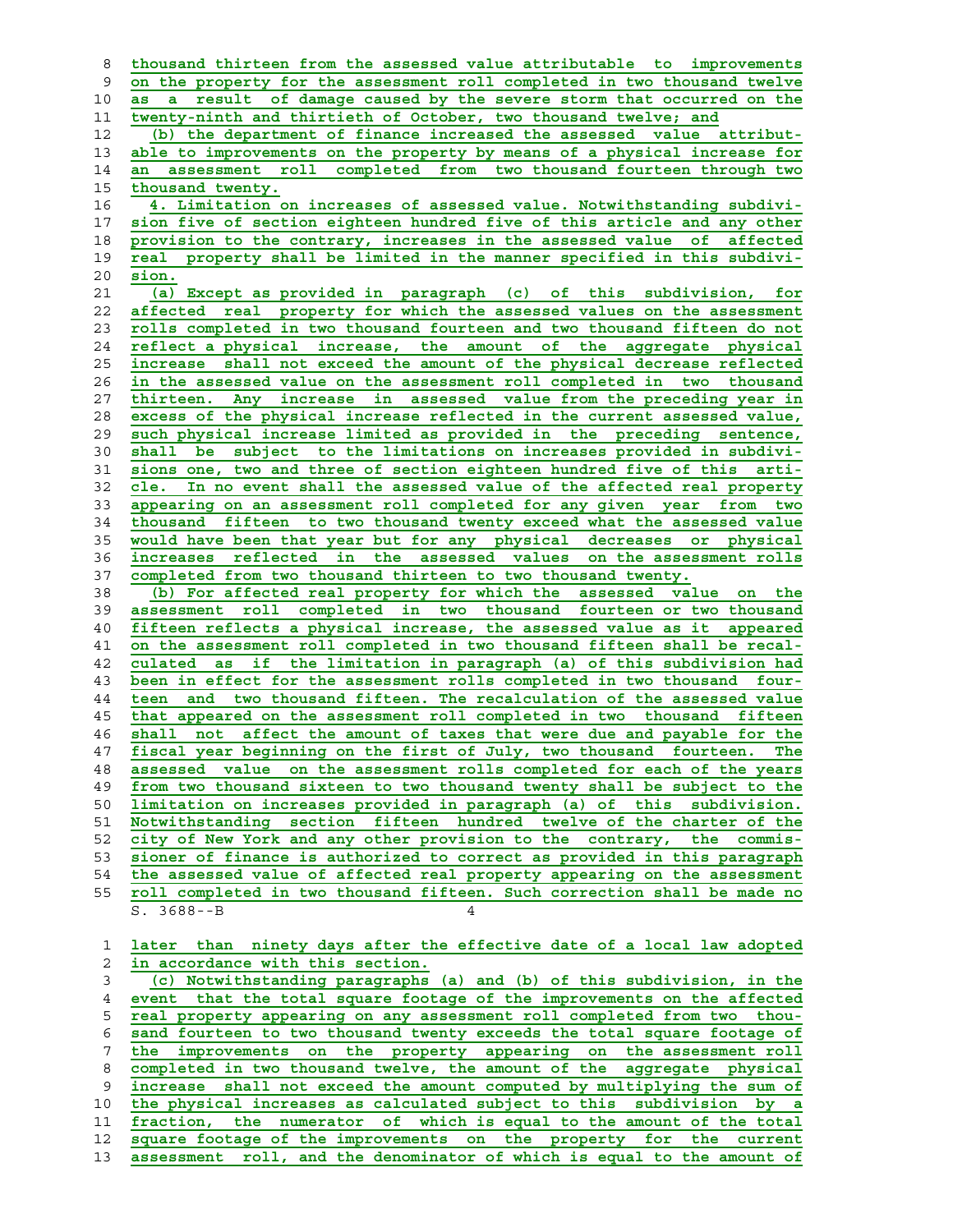| 14 | the total square footage of the improvements on the property for the     |
|----|--------------------------------------------------------------------------|
| 15 | assessment roll completed in two thousand twelve. For purposes of this   |
| 16 | paragraph, if improvements on the property located below grade were not  |
| 17 | included in the total square footage of the improvements on the property |
| 18 | for the assessment roll completed in two thousand twelve, such improve-  |
| 19 | ments shall not be included in the total square footage for subsequent   |
| 20 | assessment rolls if the improvements were moved above grade or other     |
| 21 | building elevations were constructed on the property to prevent or miti- |
| 22 | gate flooding as part of reconstruction or repair in connection with the |
| 23 | damage caused by the severe storm that occurred on the twenty-ninth and  |
| 24 | thirtieth of October, two thousand twelve.                               |
| 25 | Rulemaking. The commissioner of finance shall be authorized to<br>5.     |
| 26 | promulgate rules necessary to effectuate the purposes of this section.   |
| 27 | § 2. This act shall take effect immediately.                             |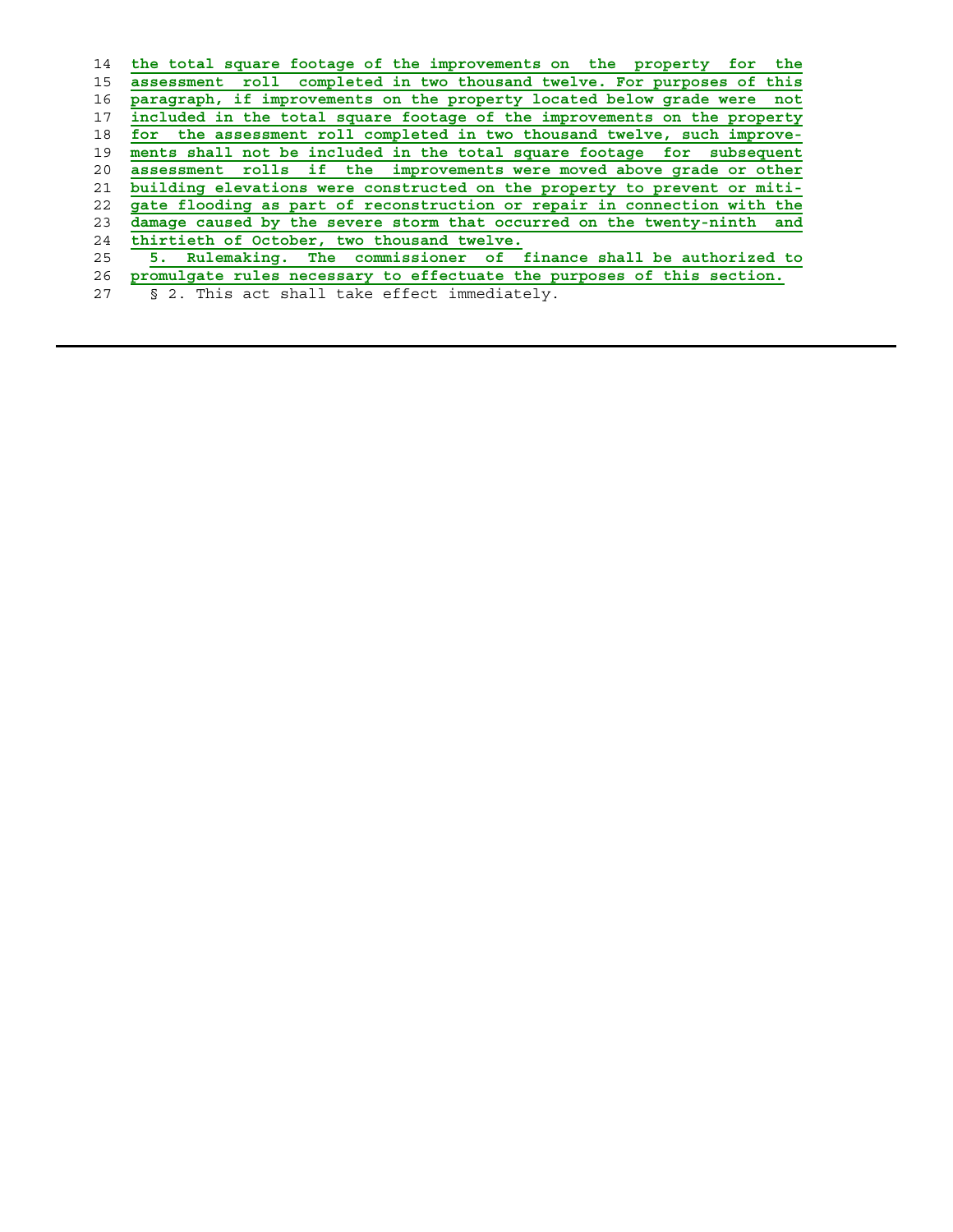### **NEW YORK STATE SENATE INTRODUCER'S MEMORANDUM IN SUPPORT submitted in accordance with Senate Rule VI. Sec 1**

#### **BILL NUMBER:** S3688B

#### **SPONSOR:** LANZA

**TITLE OF BILL**: An act to amend the real property tax law, in relation to the assessment of real property damaged by the severe storm that occurred on the twenty-ninth and thirtieth of October, 2012 in a city having a population of one million or more

#### **PURPOSE**:

This legislation provides for the assessment of real property in cities having a population of one million or more, which was damaged by Hurricane Sandy.

#### **SUMMARY OF PROVISIONS**:

Section one of this bill adds a new section 1805-a to the Real Property Tax Law to authorize New York City to limit increases in the assessed value of certain class one, class two and class four properties. The properties that will be subject to the limitations in this section must satisfy the following conditions:

1. The Department of Finance reduced the assessed value of the building on the property on the assessment roll completed in 2013 from the assessed value on the assessment roll completed in 2012 as a result of damage caused by Hurricane Sandy.

2. The Department of Finance increased or will increase the assessed value of the building on the property as a result of the repair or reconstruction of damage caused by Hurricane Sandy on any assessment roll completed from 2014 through 2020.

For properties that satisfy these conditions and have not performed repairs or reconstruction as of the assessment roll completed in 2015, the physical increase to their assessed value as a result of repairs or reconstruction that will be performed will be limited to the amount of the physical decrease reflected on the assessment roll completed in 2013. Any increase in excess of the amount of the physical decrease reflected on the assessment roll completed in 2013 will be treated as an equalization (non-physical) increase and subject to the limitations for equalization increases prescribed in sections 1805(1) and 1805(2) of the Real Property Tax Law. The assessed values of the properties that satisfy the requisite conditions will not be higher than they would have been but for Hurricane Sandy. For class four and larger class two properties subject to transitional assessments, the limitation on physical increases will apply to the lower of the actual assessed value or the transitional assessed value.

For properties that satisfy these conditions and have already performed repairs or reconstruction that constitute a physical increase reflected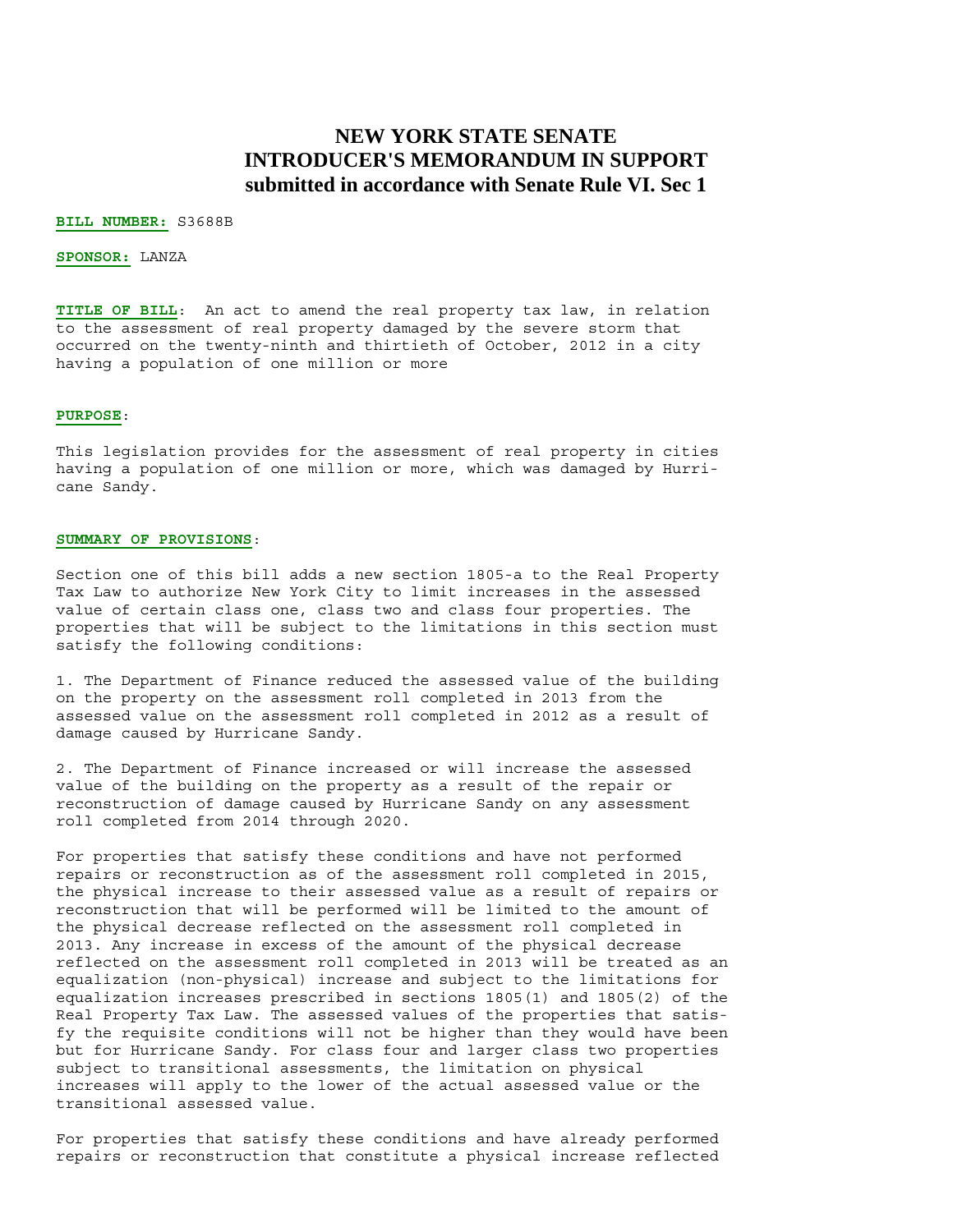on an assessment roll completed as of  $\blacklozenge$  2015, the assessed value as it appeared on the assessment roll completed in 2015 will be recalculated as if section 1805-a had been in effect. The Department of Finance is authorized to correct the 2015/2016 assessed value in accordance with section 1805-a within ninety days of the effective date of a local law adopting these provisions. Subsequent physical increases reflected on an assessment roll completed from 2016 through 2020 will also be subject to the limitations described in the preceding paragraph. To the extent that the square footage used to determine the assessed value of the building on the property on a given assessment roll exceeds that reflected on the assessment roll completed in 2012, the bill provides that the Department of Finance will recalculate the limitation on physical increases by multiplying it by the percentage of the excess square footage of the building.

Section two provides that the bill shall take effect immediately.

#### **JUSTIFICATION**:

In its report, "One City, Rebuilding Together: A Report on the City of New York's Response to Hurricane Sandy and the Path Forward," the City set forth a number of policies to streamline the recovery process and prioritize rebuilding. The policies outlined in the report included, but were not limited to, improving the experience of homeowners navigating the preconstruction process, enhancing coordination amongst city, state and federal partners, and engaging local communities in the rebuilding process. Notably, the report also recommended providing additional financial relief to homeowners. This legislation continues the City's commitment to do that. This bill would provide real property tax relief to New York City residents who have already repaired or rebuilt properties that were damaged by Hurricane Sandy or who will repair or rebuild properties through fiscal year 2020. Even if the repair or rebuilding merely restores a building to its condition prior to the storm, the assessed value, and therefore the real property taxes, of some of these properties will be higher after the rebuilding than it was prior to the storm. Last year the City provided an abatement to owners who had rebuilt their properties and whose property taxes were higher in fiscal year 2015 than in fiscal year 2013. The abatement, however, provided only temporary relief and did not address the long-term negative impact on assessed values of properties that are rebuilt. In order to further assist these property owners, this bill authorizes New York City to enact a local law limiting the amount that assessed values can increase as a result of the repair or rebuilding of properties severely damaged by Hurricane Sandy.

The amount of increase in assessed value will be limited to the amount that it would have increased if Hurricane Sandy had not occurred for affected property which, for purposes of this legislation, includes certain class one, class two and class four properties. In the event that the repair or rebuilding resulted in an increase in the square footage of the affected property, the bill provides that the Department of Finance will adjust the limitation on increases in assessed value by the percentage that is attributable to the excess square footage of the property.

As the worst natural disaster ever to hit the City of New York, Hurricane Sandy cost forty-four New Yorkers their lives. Many more residents lost homes or businesses, and entire communities were sent reeling by the storm's devastating impact. There is a great deal more work to do to help the hardest-hit communities get back on their feet and we must continue to be vigilant in marshaling City resources to provide relief to those who need it most.